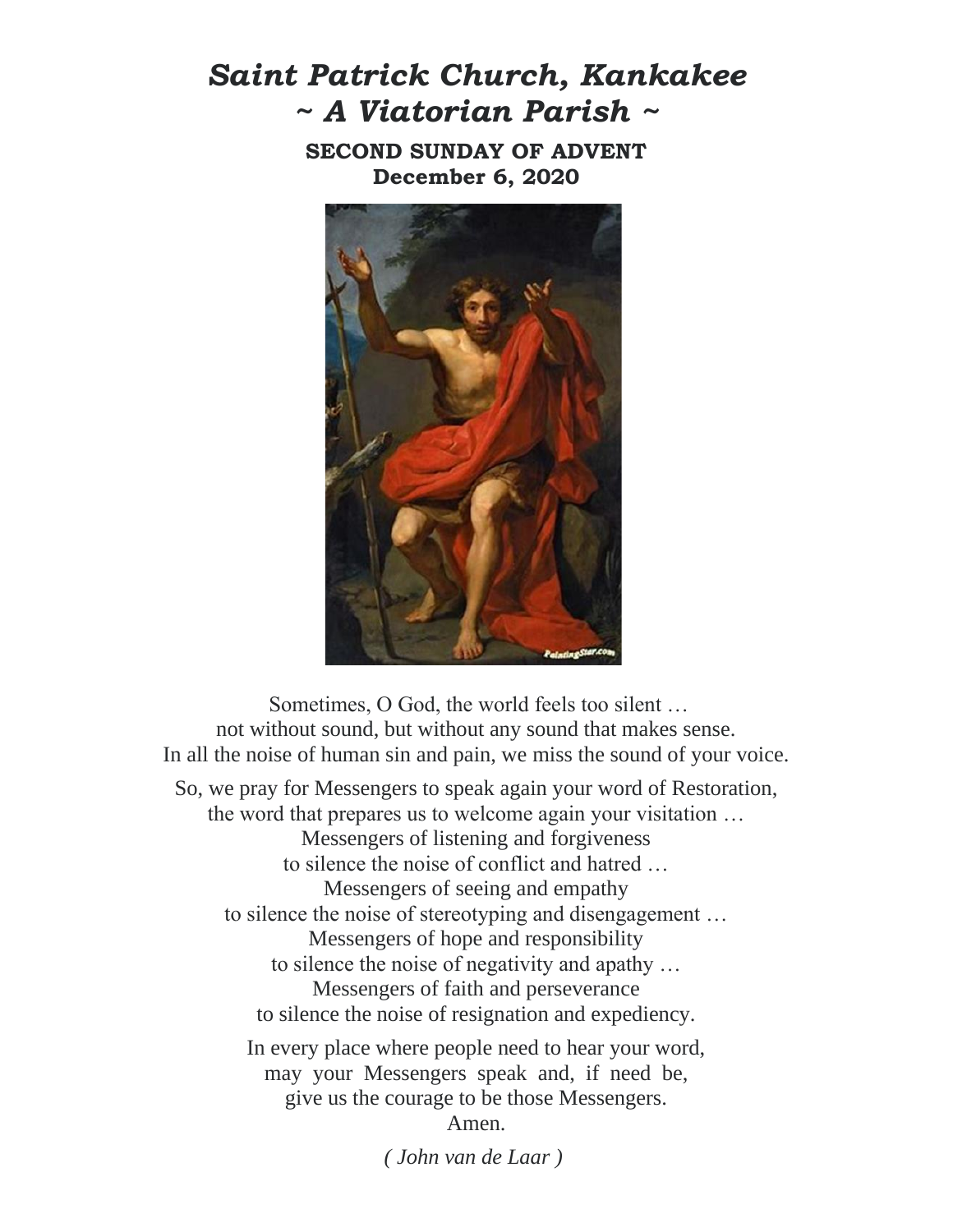Today's readings seem made to order for the tumultuous times that we are living through. From the opening line of the Prophet Isaiah … *"Comfort, give comfort to my people, says your God"* … to the Psalm … "*Kindness and truth shall meet"* … and, finally, to the Gospel with Saint John the Baptist proclaiming … *"One mightier than I is coming after me."*

All the readings seem to be specifically crafted to address the reality of our world today. These readings can assist us as we are preparing our hearts to welcome Jesus into our world. If the events in our world are causing you grief and anxiety, read and re-read the opening lines from Isaiah about comfort. So many of us need comfort right now with the pandemic worsening and with fear about losing homes through foreclosures or evictions growing.

These are chaotic, uncertain times and I know that the only true north in my life is the peace that comes from God. What do I need to do to stay grounded in God so that I can give comfort to others and not add to their unease and worries?

In the Gospel, Saint Mark describes how people from "the whole of the Judean countryside and Jerusalem" were traveling to have John baptize them "as they acknowledged their sins." What are my sins that I need to acknowledge during this Advent season? What barriers do I need to dismantle so that I can prepare my heart for Jesus' coming? What is preventing me from becoming someone who can "*organize a world according to God's heart"?*

Lastly, and this is for all of us who are over-achievers and overly responsible, think back to what John the Baptist said in today's Gospel. John was very clear about what his role was: "*I have baptized you with water; he will baptize you with the Holy Spirit."* John was preparing the world for Jesus, our Redeemer. Instead of capitalizing on his newfound "fame," John humbly continued to fulfill the mission given to him. John helps me realize that I don't have to do everything; I just need to do my part. Spending time with God will clarify my "role" in these troubled times.

I hope that you can take comfort from today's readings. Sit with them and let them speak to you. Maybe you'll find that, during this Advent season, we can all move towards becoming "the new human being that society needs."

*( Julie Kalkowski )*  $\_$  , and the set of the set of the set of the set of the set of the set of the set of the set of the set of the set of the set of the set of the set of the set of the set of the set of the set of the set of the set of th

#### **LET YOUR SOUL SHINE: A FREE DAILY ADVENT EXPERIENCE**

Dynamic Catholic reminds us that we were meant to shine and that the entire world was meant to see our souls in all of their wonderful, best-version glory!

> If we are feeling like we have been hiding our beautiful, amazing light, we are invited to join Dynamic Catholic for our Best Advent Ever this year.

To experience free, daily video reflections on the Advent Gospel Readings as we head into 2021, simply click on [www.dynamiccatholic.com](http://www.dynamiccatholic.com/)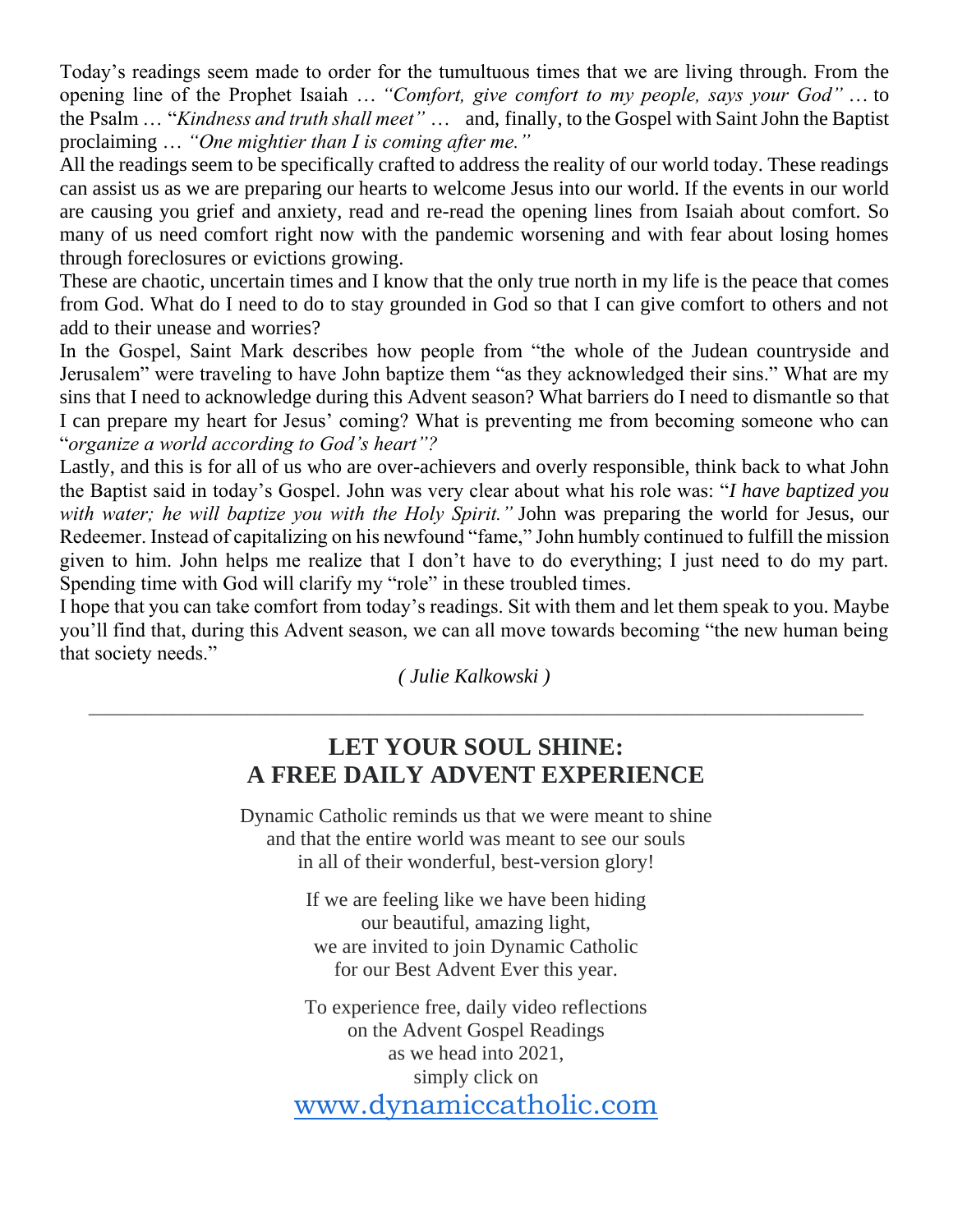

## **GIVING TREE 2020**

During this unusual year, with its coronavirus restrictions and procedures in place for church, the community around us is in no less need. You are asked to be generous in your Giving Tree donations, as you have always been in the past.

The Giving Tree Program will be somewhat different this year. There will be no tree and no tags. Parishioners are asked to make donations of gift cards or donations of cash to be distributed to needy families. Please leave your donations in an envelope marked "Giving Tree" in back of church in the offering box or at the Parish Office. You may also mail your donations to Saint Patrick Church, 428 South Indiana Avenue, Kankakee 60901.

#### **The deadline for donations of gift cards or of cash is the weekend of December 12th and 13th.**

Thank you, in advance, for your generous response.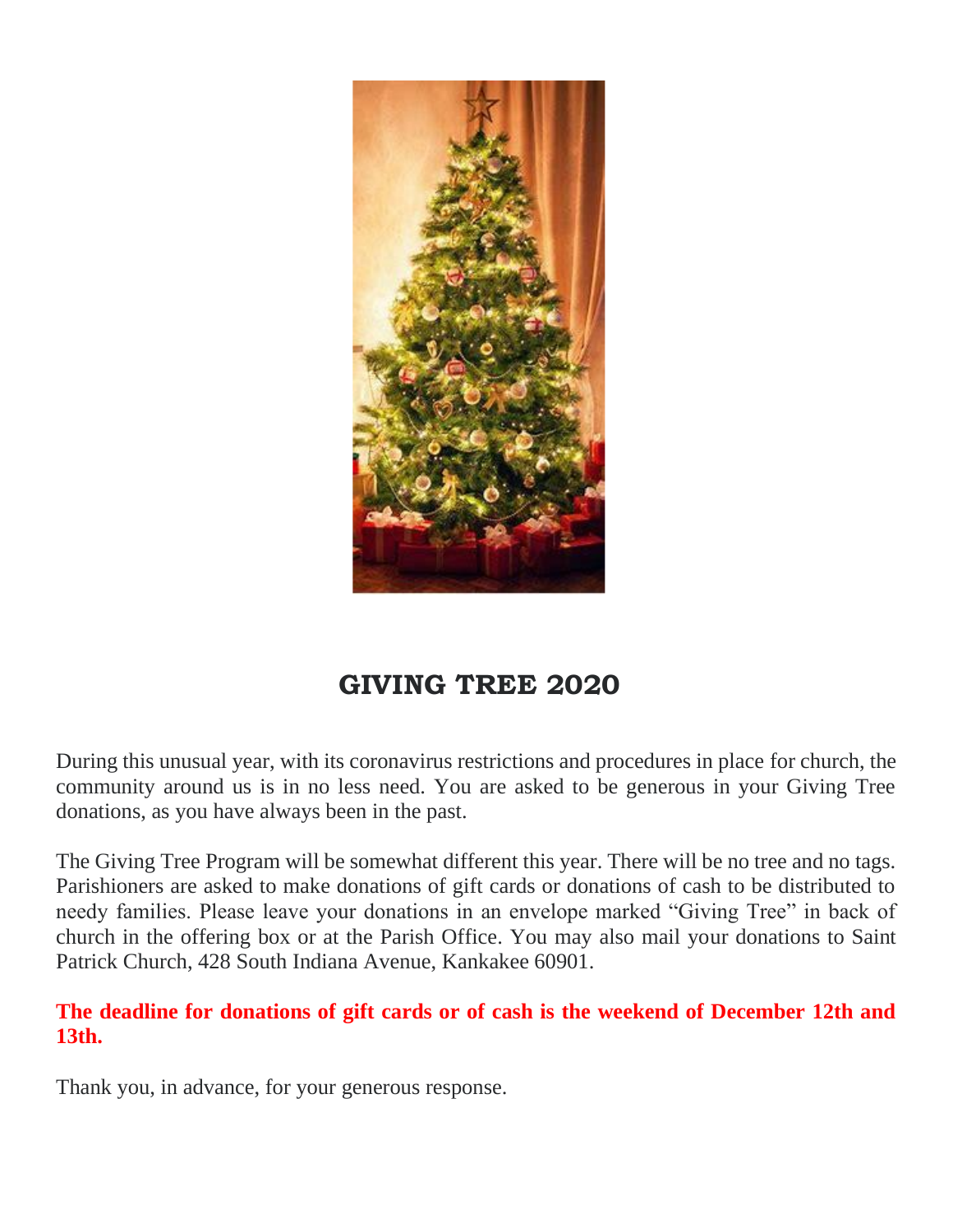#### **MASS INTENTIONS**

Saturday, December 5, 4:00 P.M. The Second Sunday of Advent Jack Purcell

Sunday, December 6, 7:00 A.M. The Second Sunday of Advent Richard Rapp

Sunday, December 6, 10:00 A.M. The Second Sunday of Advent Father James Fanale, CSV Rita DesMarteau Paul Dandurand

Tuesday, December 8, 7:15 A.M. For the Special Intentions of Mark and Paula Hodak

Thursday, December 10, 7:15 A.M. Shirley Gordon

Saturday, December 12, 4:00 P.M. The Third Sunday of Advent Patrick & Timothy Simmons Frank C. Benoit Eugene Riberdy Mose Arseneau

Sunday, December 13, 7:00 A.M. The Third Sunday of Advent William R. Smith

Sunday, December 13, 10:00 A.M. The Third Sunday of Advent Catherine Lawless Phyllis L. Masse Phillip Hodak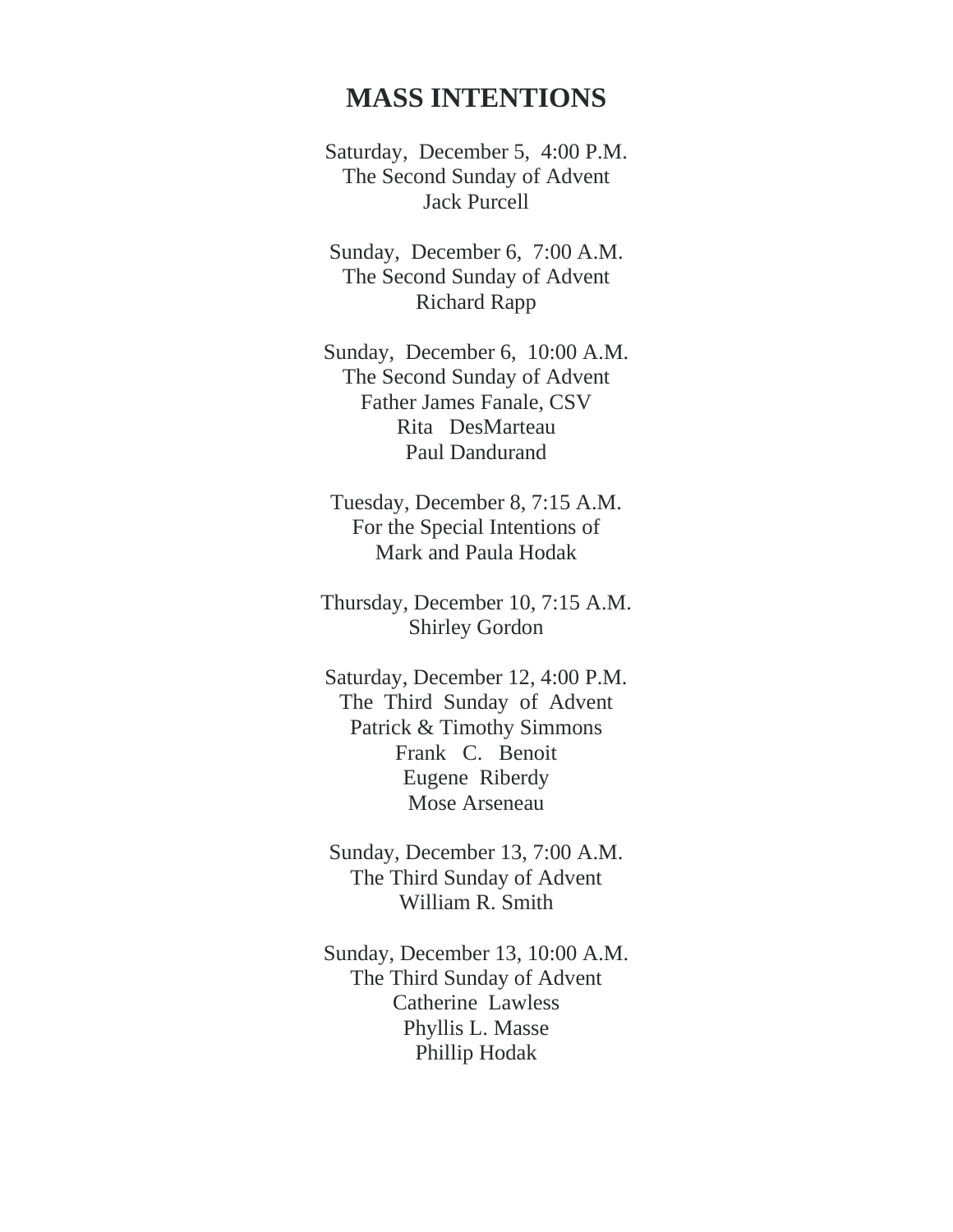### **MEMORIAL CANDLES**

The Blessed Sacrament Candle burns in memory of Jack Purcell

The Holy Family Candle burns in memory of Richard Rapp

#### **SUNDAY STEWARDSHIP**

\_\_\_\_\_\_\_\_\_\_\_\_\_\_\_\_\_\_\_\_\_\_\_\_\_\_\_\_\_\_\_\_\_\_\_\_\_\_\_\_\_\_\_\_\_\_\_\_\_\_\_\_\_\_\_\_\_\_\_\_\_\_\_\_\_\_\_\_\_\_\_\_\_\_\_\_\_

Sunday, November 29, 2020

Envelopes  $(51) = $3,240.00$ 

Loose cash and checks  $= $63.00$ 

Online Giving  $(13 \text{ families}) = $843.00$ 

Total Collection =  $$4,146.00$ 

Amount needed each week to have a balanced budget  $= $7,673.00$ 

# **Prayer Line . . . Call (815) 933-6877**

\_\_\_\_\_\_\_\_\_\_\_\_\_\_\_\_\_\_\_\_\_\_\_\_\_\_\_\_\_\_\_\_\_\_\_\_\_\_\_\_\_\_\_\_\_\_\_\_\_\_\_\_\_\_\_\_\_\_\_\_\_\_\_\_\_\_\_\_\_\_\_\_\_\_\_\_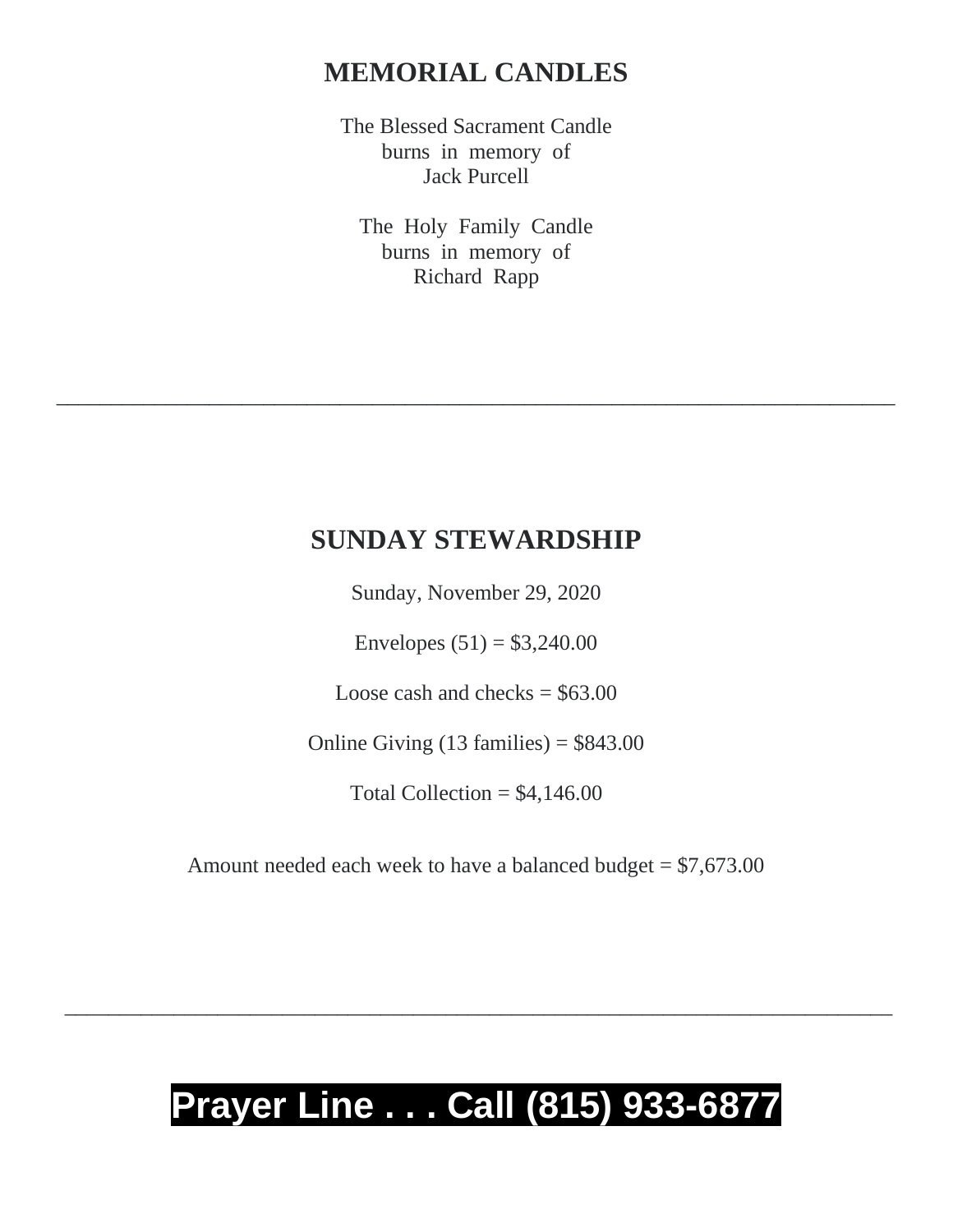#### **PARISH RE-OPENING NEWS**

By way of reminder, I will mention again that those wishing to attend Mass on Tuesday morning and Thursday morning do not need reservations. Those planning to attend Saturday evening and Sunday morning Masses, however, will need reservations. Very simply stated, Weekend Mass Reservations can be made, beginning after 9:00 A.M. on Monday morning, by accessing our on-line Mass Reservations site at <https://bit.ly/StPatrickChurch> or our telephone site at 815-932-6716, Ext. 999. Reservations for Saturday and Sunday Masses officially close at noon time on the previous Friday.

> **For the foreseeable future, the church doors will be opened twenty minutes before Mass begins.**

For the Saturday 4:00 Mass, doors will open at 3:40 P.M. For the Sunday 7:00 Mass, doors will open at 6:40 A.M. For the Sunday 10:00 Mass, doors will open at 9:40 A.M.

For Weekday 7:15 Mass, doors will open at 6:55 A.M.

**Effective as of November 14th and continuing for the foreseeable future, we will be using the church's Northwest Door to enter for all the Weekend and Weekday Masses.**

> **To leave the church after Mass, we will continue using the church's Southwest Door and Northwest Door.**

A reminder about face masks, as originally announced on June 24th: **While you are encouraged to wear your own face mask, face masks will be available at Mass. Except for medical reasons, face masks are required for all those attending Mass.**

> **The Parish Re-Opening Team is always ready to welcome additional parishioners who wish to serve as Greeters / Ushers Sanitizers.**

**To volunteer your services, please get in touch with the Parish Office. Thank you.**

*Father John*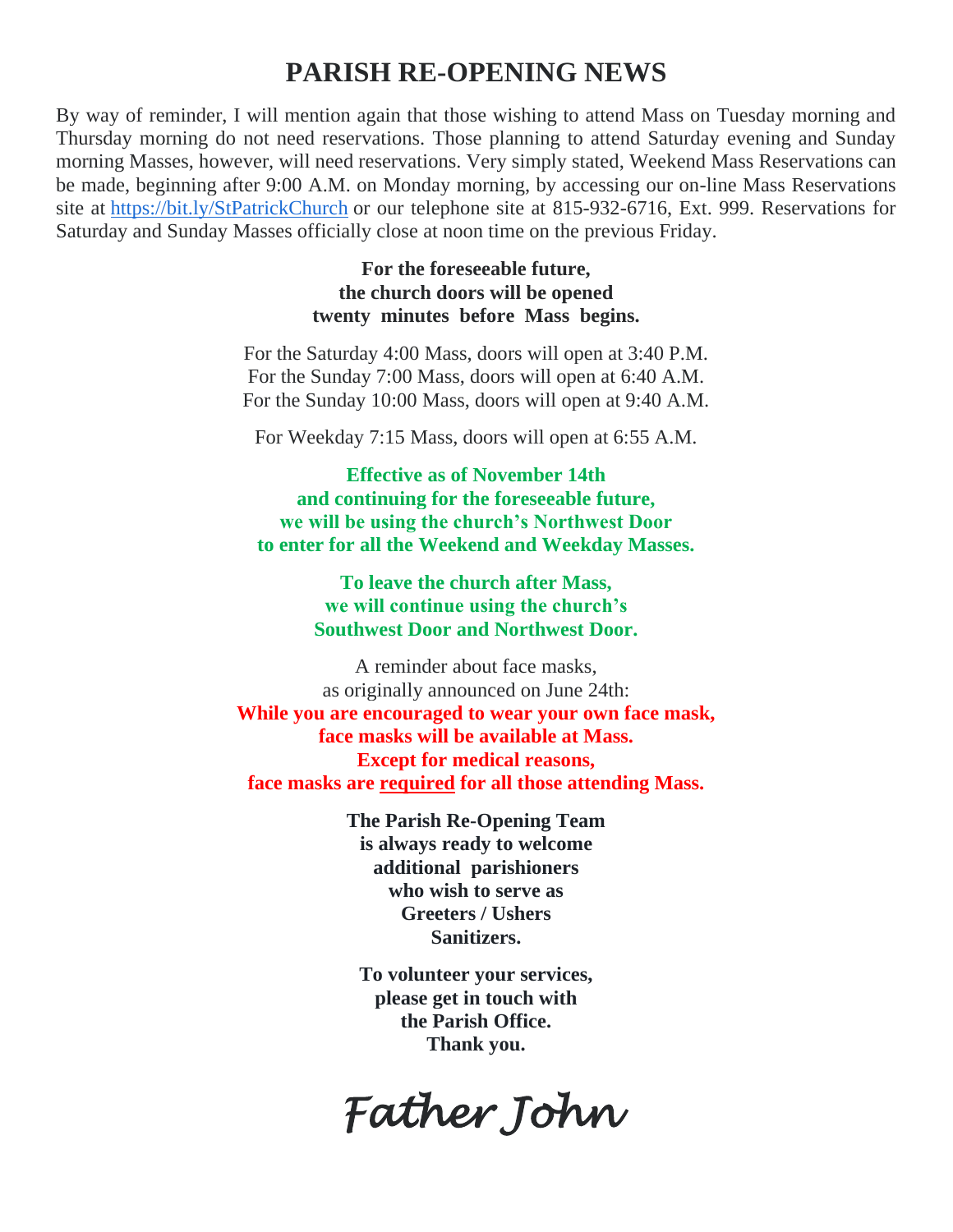#### **CHRISTMAS SEASON MASS SCHEDULE**

**Christmas Eve, Thursday, December 24, 3:00 P.M. Christmas Eve, Thursday, December 24, 5:00 P.M. Christmas Eve, Thursday, December 24, 7:00 P.M.**

**Christmas Day, Friday, December 25, 10:00 A.M.**

**New Year's Eve, Thursday, December 31, 4:00 P.M.**

**Beginning at 9:00 A.M. Monday, November 30th, Reservations must be made for Christmas Season Masses at the usual on-line site or by telephone at 815-932-6716 Ext. 999.**

#### **SAINT ROSE OF LIMA CHAPEL**

\_\_\_\_\_\_\_\_\_\_\_\_\_\_\_\_\_\_\_\_\_\_\_\_\_\_\_\_\_\_\_\_\_\_\_\_\_\_\_\_\_\_\_\_\_\_\_\_\_\_\_\_\_\_\_\_\_\_\_\_\_\_\_\_\_\_\_\_\_\_\_\_\_\_\_\_

Eucharistic Adoration Every Wednesday 1:00 - 2:00 P.M. via Facebook

Next Monthly Mass Friday, Dec. 18 6:00 P.M.

#### **Mass Reservations are required.**

Please call 815-573-5455 and leave your name, number in your party, and phone number.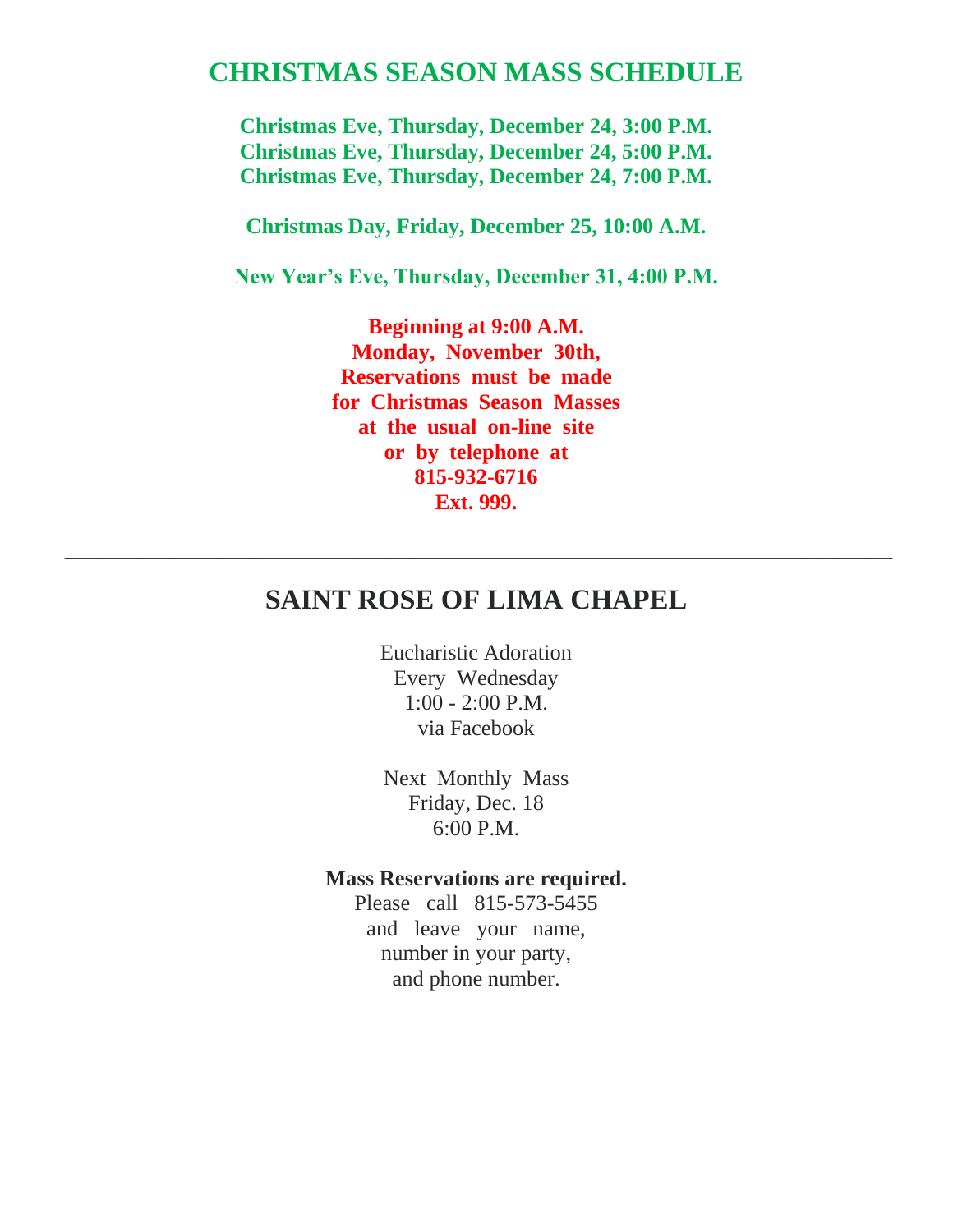### DO YOU CARE FOR A LOVED ONE? AN ILL SPOUSE, AGING PARENT OR CHILD WITH DISABILITIES?



We invite you to connect with other caregivers. Nourish for Caregivers supports the practical emotional and spiritual needs of all who offer care for others during this time of uncertainty and anxiety.

## **This online caregiver support ministry is sponsored by the Servants of the Holy Heart of Mary**

After the kickoff Zoom Workshop on Monday, September the 14th, which was repeated on Sunday, November 8th, Monthly Meetings are being held via Zoom on the third Monday of every month at 1:00 P.M. and again at 7:00 P.M.

Dec. 21, 2020 – A Season for Everything – The Ebbs and the Flows (By way of exception, this presentation will be given only at 1:00 P.M.)

For more information and to register, call: Susan Amann at 815-348-9871 - or - Ruth Barber at 815-405-4553

\_\_\_\_\_\_\_\_\_\_\_\_\_\_\_\_\_\_\_\_\_\_\_\_\_\_\_\_\_\_\_\_\_\_\_\_\_\_\_\_\_\_\_\_\_\_\_\_\_\_\_\_\_\_\_\_\_\_\_\_\_\_\_\_\_\_

**A complete listing of all the on-line programming**

**sponsored by the Servants of the Holy Heart of Mary, especially those being presented in coming days, can be accessed via their website at:**

[Servants of the Holy Heart of Mary](http://sscm-usa.org/online-programming.html)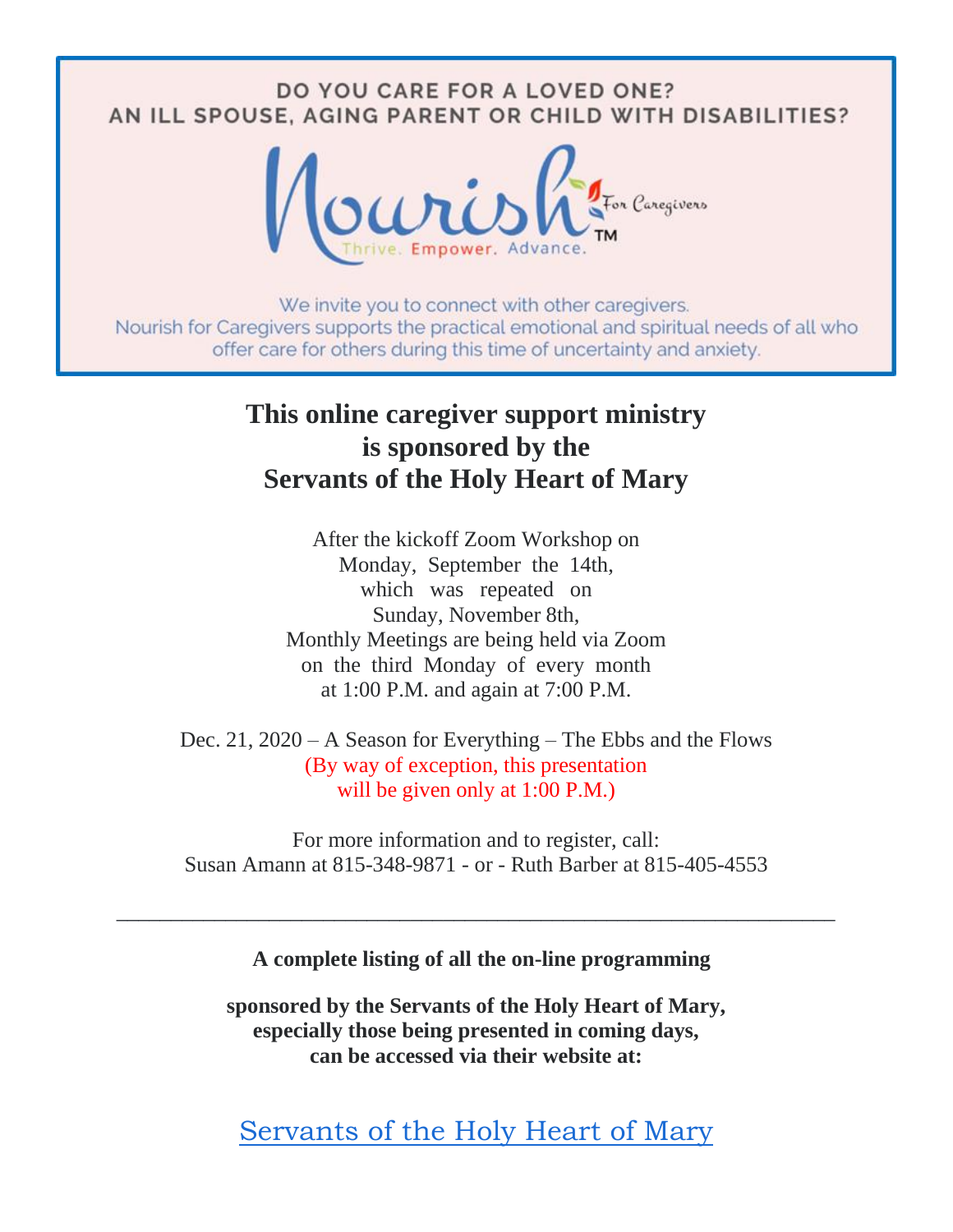**Attached to this Sunday's Bulletin you will find two "flyers":**

**Monthly Taizé Prayer Service** Viatorian Province Center Arlington Heights December 9th

#### **Free Christmas Day Dinner**

at seven locations in the area

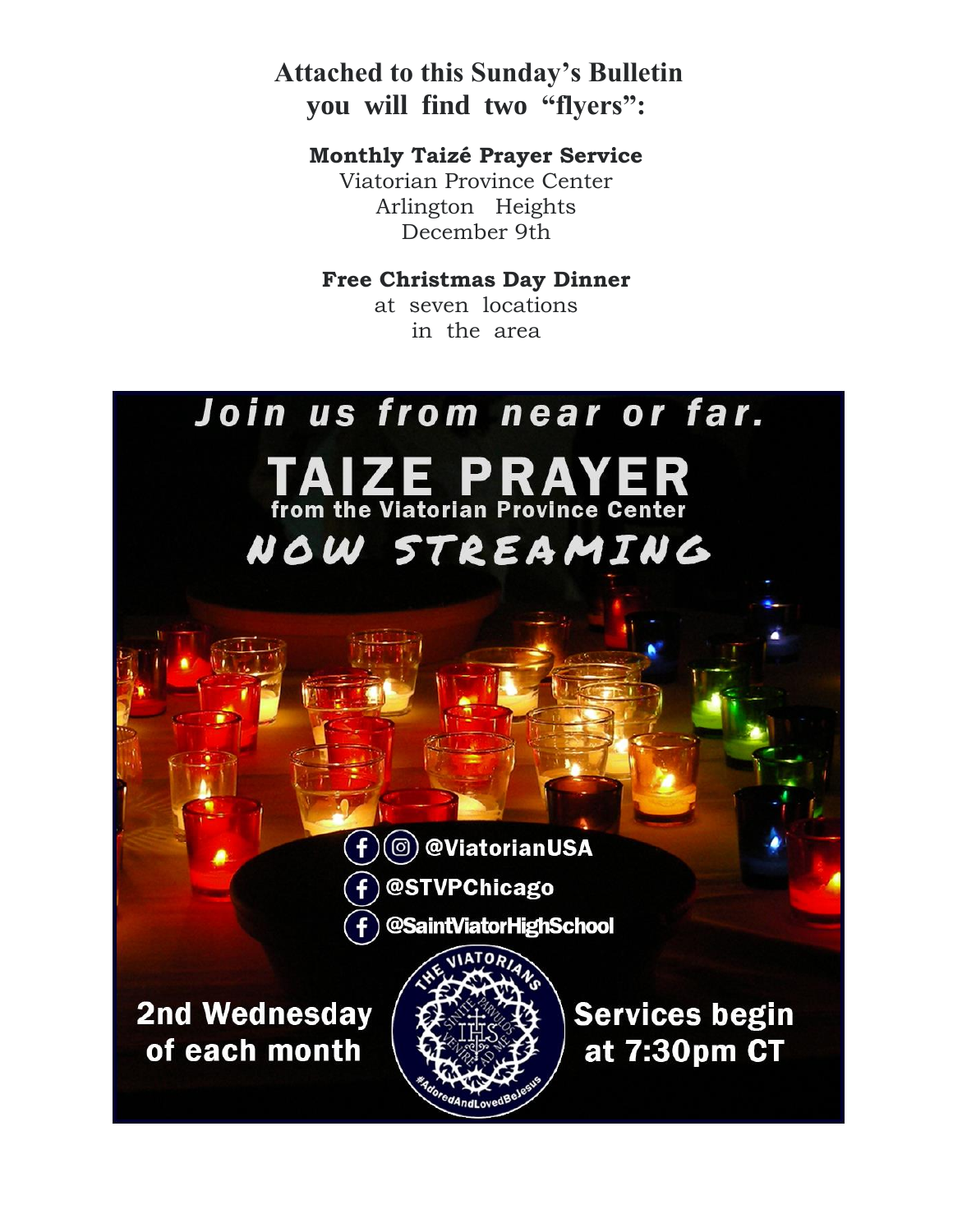# **Free Christmas Day Dinner** for You and Yours

## provided by Christmas Day, Inc.

Seven Locations! Choose the one closest to your home. 11:00 a.m. - 1:00 p.m.

With COVID-19 restrictions, meals will be carry-out only this year.

# Complete **Holiday Feast**

Catered by

**The Bennett-Curtis House** 

Turkey - Ham - Stuffing Mashed Potatoes & Gravy Cranberry Sauce - Salad - Vegetable - Pie

**Reservations Required**  $(815)$  614-2697

RSVP by Wednesday, December 23 Noon (Monday - Friday)

facebook.com/christmasdayinc

#### Carry-outs Available Only

Face coverings required and social distancing guidelines must be followed.

**BOURBONNAIS: Central Christian Church** 310 NW Main Street

**BRADLEY: Quality Inn & Suites** 800 N. Kinzie Avenue (Rt. 50)

> **GRANT PARK: Community Center** 209 W. Dixie Highway

**KANKAKEE: St. John's United Church-Christ** 1045 W. River Street

> **MANTENO: Leo Hassett Center** 211 N. Main Street

**MOMENCE: First Baptist Church** 2269 N. St. Rt. 17

ST. ANNE: St. Anne Catholic Church Hall 230 N. 6th Avenue